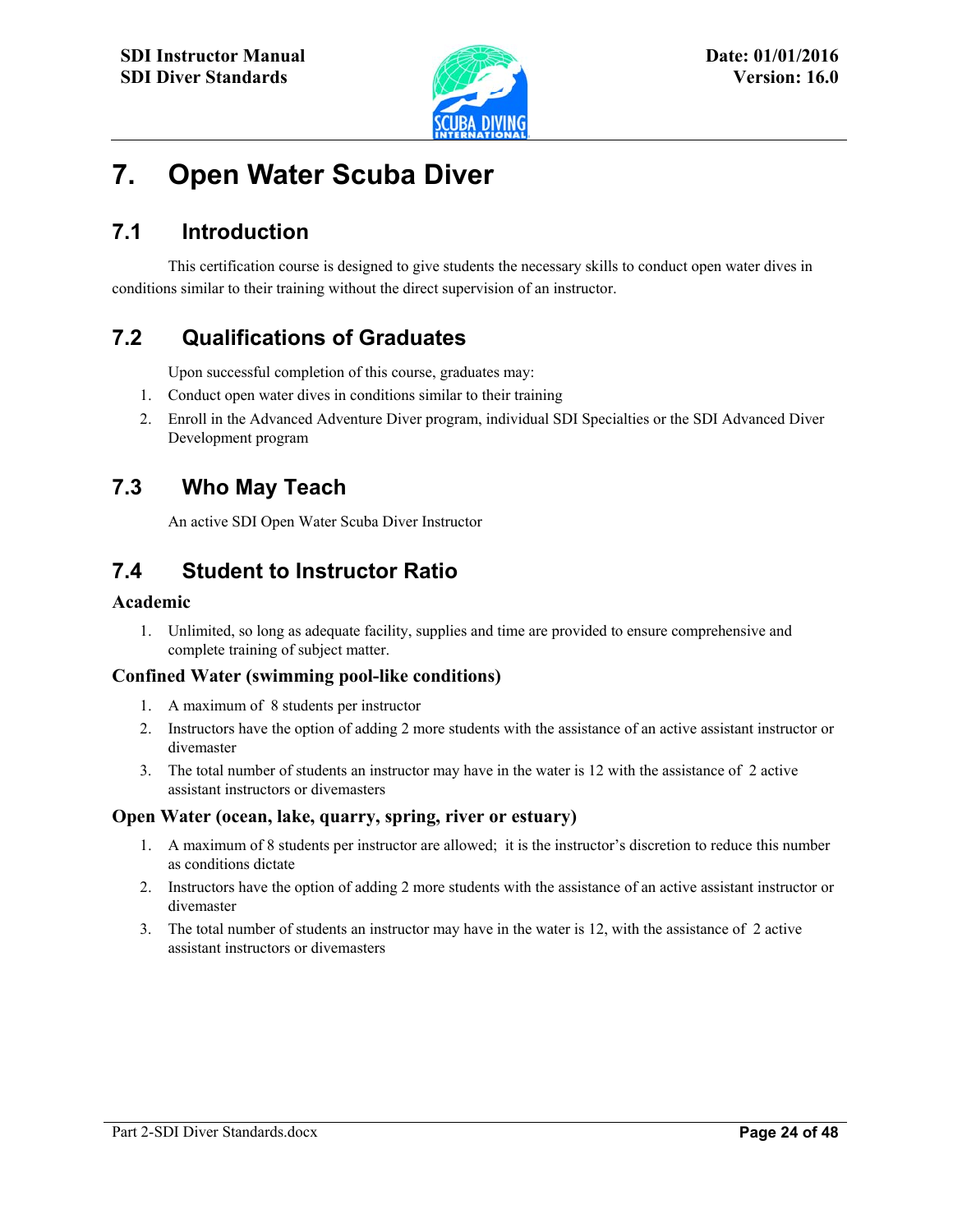

l

### **7.5 Student Prerequisites**

- 1. Minimum age 18; 10 through 17 with written parental consent
- 2. Students between the ages of 10 through 14 may obtain an SDI Junior Open Water Scuba Diver Certification if the following conditions are met: junior students are to train and dive under the direct supervision of a parent, guardian, or active dive professional
- 3. When an SDI Junior Open Water Diver reaches the age of 15 , they may upgrade to an SDI Open Water Scuba Diver certification

# **7.6 Course Structure and Duration**

### **Open Water Execution**

- 1. Students must complete a minimum of 4 open water scuba dives, and remain underwater for minimum of 15 minutes on each dive, for a minimum of 80 minutes total
- 2. Training depth must be between 6 to 18 metres / 20 to 60 feet; the maximum depth may not exceed 18 metres / 60 feet
- 3. A maximum of 3 scuba dives per day, are allowed
- 4. All dives must be completed during daylight hours, or under conditions that simulate daylight conditions
- 5. Upon successful completion of the dives, the students must complete their logbooks and the instructor must sign off on the completed dives
- 6. Instructors are not allowed to carry any photo or video equipment while conducting the open water dives

### **Course Structure**

1. SDI allows instructors to structure courses according to the number of students participating and their skill level

#### **Duration**

1. The suggested number of total course training hours is 20

# **7.7 Administrative Requirements**

#### **Administrative Tasks:**

- 1. Collect the course fees from all the students
- 2. Ensure that the students have the required equipment
- 3. Communicate the schedule to the students
- 4. Have the students complete the:
	- a. *SDI Liability Release and Express Assumption of Risk* Form
	- b. *SDI Medical Statement* Form

#### **Upon successful completion of the course the instructor must:**

1. Issue the appropriate SDI certification by submitting the SDI Diver Registration form to SDI Headquarters or registering the students online through member's area of the SDI website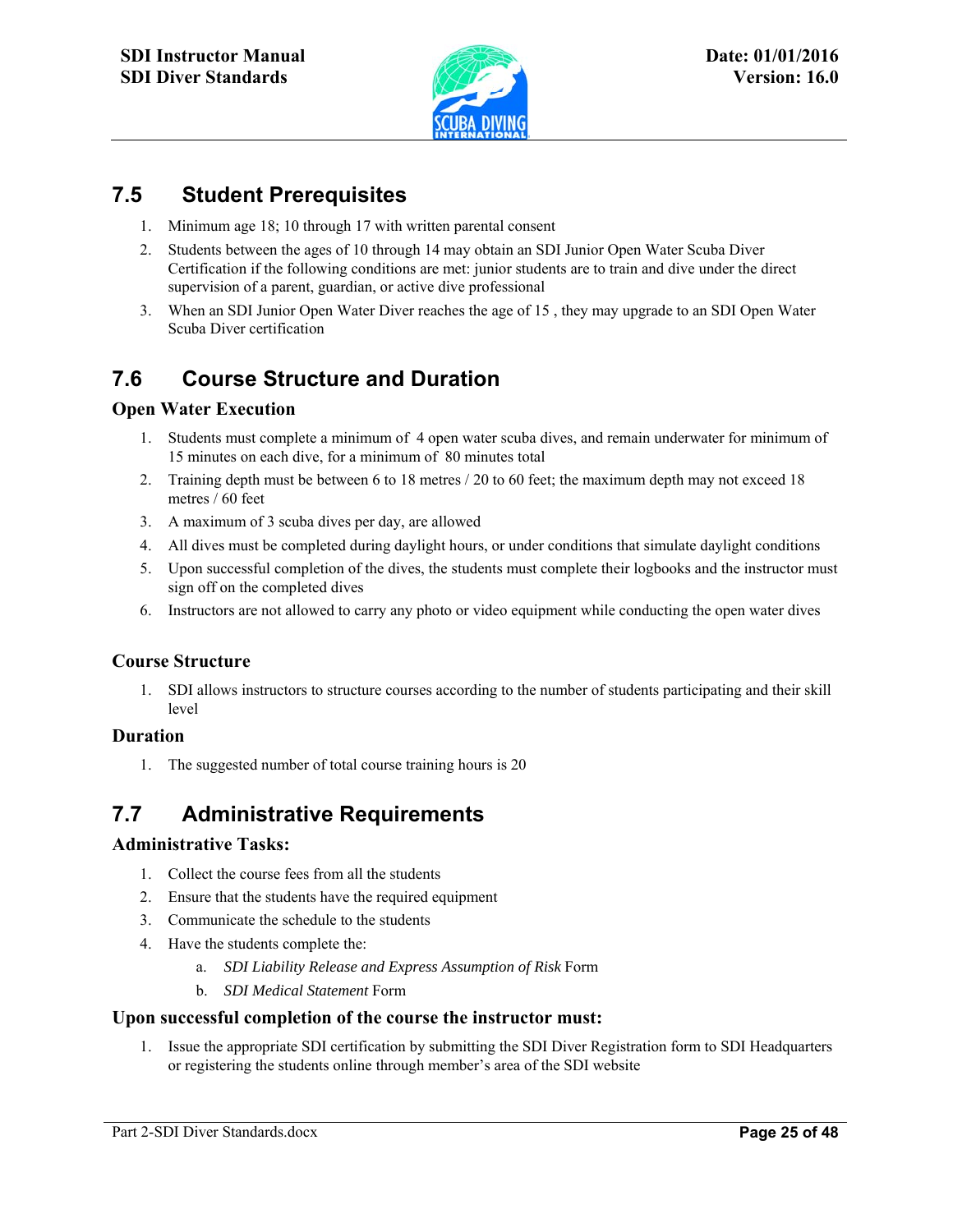

### **7.8 Required Equipment**

#### **Basic open water scuba equipment as described in section two of this manual. The following material is required:**

l

- 1. *SDI Open Water Scuba Diver* Manual and associated SDI Knowledge Quest Book (or *SDI Open Water Diver* Online Training course)
- 2. *SDI Open Water Scuba Diver* Instructor Guide

### **The following material is available and recommended**

- 1. SDI Log Book
- 2. *SDI Open Water Scuba Diver* Video or DVD
- 3. *SDI Open Water Scuba Diver* PowerPoint Presentation
- 4. SDI Confined Water / Open Water Teaching slates
- 5. SDI Skill Check-off slate

### **Instructors may use any additional text or materials that they feel help present these topics.**

# **7.9 Required Subject Areas**

### **The following topics must be covered during this course:**

- 1. History of Diving
- 2. The Aquatic Environment
	- a. Vision
	- b. Light
	- c. Sound
	- d. Heat loss
	- e. Tides
	- f. Currents
	- g. Waves
	- h. Surge
- 3. Marine life injuries
- 4. Physics and Physiology
	- a. Buoyancy
	- b. Pressure
	- c. Boyle's Law
	- d. Air spaces
		- i. Lung over-expansion problems
		- ii. Equalization techniques
	- e. Breathing air under pressure
		- i. Decompression sickness
			- 1. Repetitive dives
			- 2. Safety stops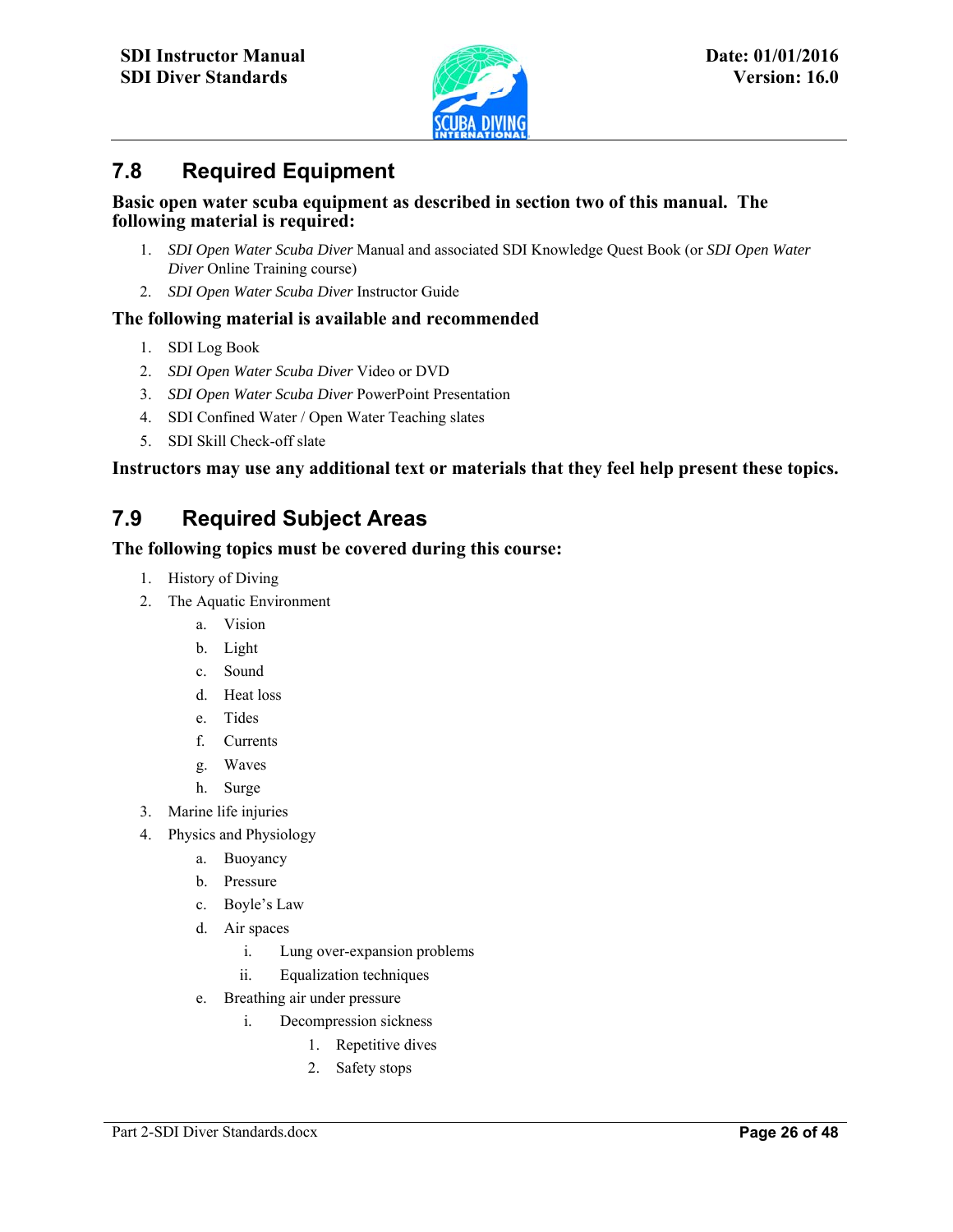

3. Emergency decompression

l

- 4. Omitted decompression
- ii. Nitrogen narcosis
- iii. Oxygen toxicity
- iv. Carbon monoxide poisoning
- v. Mixed gases
- vi. Hyperventilation, shallow water blackout
- 5. Scuba Equipment
	- a. Mask, fins, and snorkel
	- b. Exposure protection
		- i. Wetsuits
		- ii. Dry suits
	- c. Buoyancy compensator device (BCD)
	- d. Regulator
		- i. Primary regulator
		- ii. Alternate air source
	- e. Cylinders
	- f. Weight systems
	- g. Underwater instruments
		- i. Submersible pressure gauge
		- ii. Dive computers
		- iii. Dive watch
		- iv. Depth gauges
		- v. Compass
	- h. Accessories
		- i. Dive flag
		- ii. Rescue signal
		- iii. Knife
		- iv. Dive lights
		- v. Equipment bag
		- vi. Logbook
		- vii. Slate
- 6. Planning Your Dive
	- a. Diver fitness and overexertion
	- b. Orientation to new or local diving environments
	- c. Boat diving procedures
	- d. Buddy system
	- e. First aid
- 7. Underwater Navigation
	- a. Compass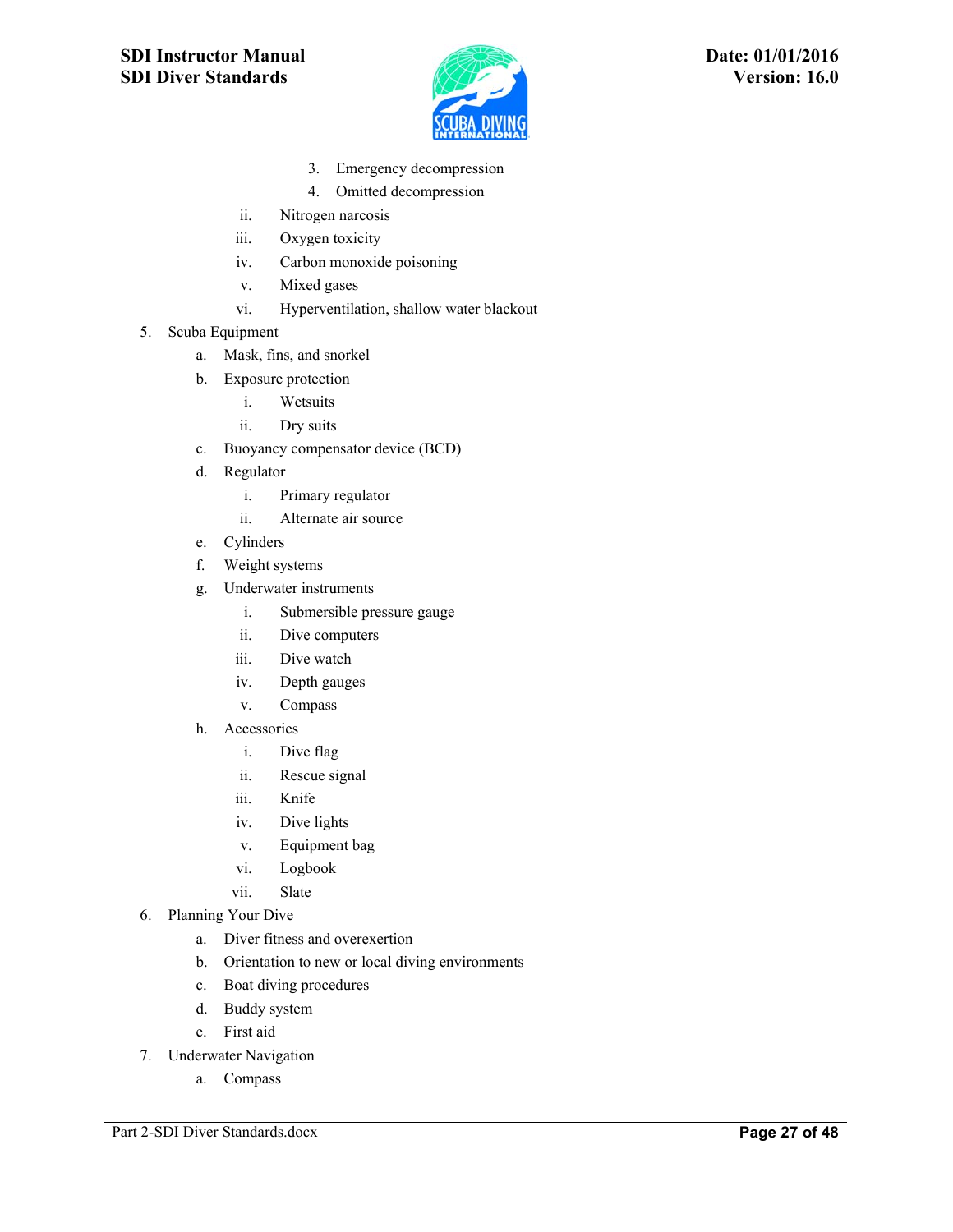

b. Natural

# **7.10 Required Skill Performance and Graduation Requirements**

### **Students are required to successfully complete the following skills:**

1. Swimming evaluation **(Must be completed prior to any scuba skill being taught)**

l

- a. Distance swim of 200 metres non-stop using any stroke without the use of mask, snorkel or any swimming aids, **or** 300 metres non-stop using mask, snorkel, and fins
- b. Survival swim / float of 10 minutes

 **Note**: If an exposure suit is worn for any of the above skills, the wearer must be neutrally buoyant at the surface.

- 2. Scuba skills
	- a. Scuba system assembly and disassembly
	- b. Weight system adjustment with proper weighting
	- c. Removal and replacement of weight system on the surface
	- d. Removal and replacement of weight system at depth
- 3. Pre-dive check of self and buddy
- 4. Partial mask clear at depth
- 5. Full mask clear at depth
- 6. Breathing and swimming underwater without a mask
- 7. Buoyancy compensator device (BCD) use:
	- a. Inflation and deflation (oral/power) at the surface
	- b. Inflation and deflation (oral/power) at depth
	- c. Removal and replacement at surface
	- d. Removal and replacement at depth
- 8. Buoyancy Control
	- a. Hovering
	- b. Controlled ascents
	- c. Controlled descents
- 9. Regulator use
	- a. Breathing, clearing, and recovery at the surface
	- b. Breathing, clearing, and recovery at depth
- 10. Underwater swimming; proper use of fins
- 11. Entries and exits
	- a. Controlled seated entry
	- b. Giant stride entry
	- c. Shallow water exit
	- d. Deep water exit
- 12. Snorkel use
	- a. Adjustment
	- b. Clearing; blast method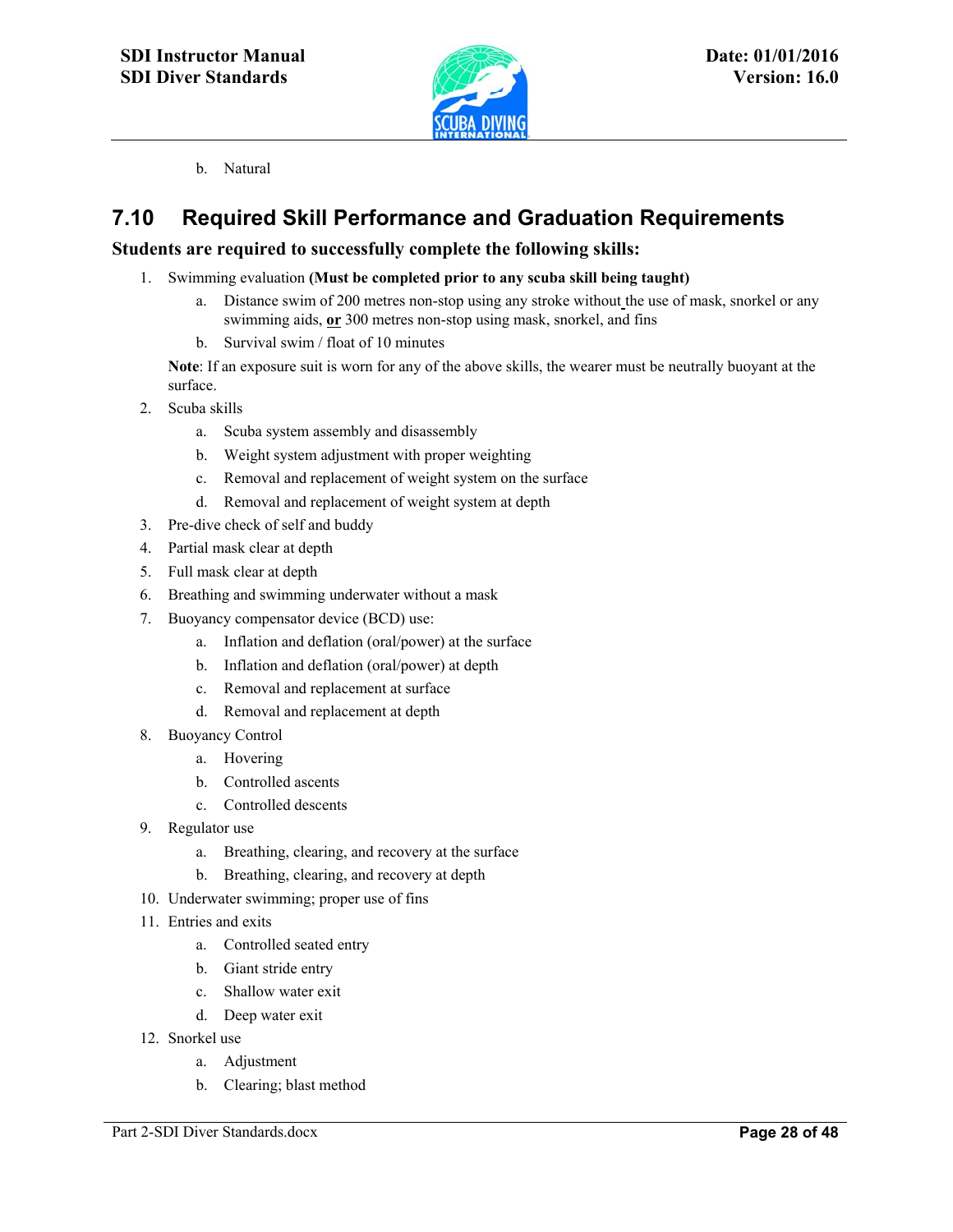

l

- c. Regulator snorkel exchange at the surface
- d. Surface snorkel swim in full equipment
- 13. Computer use
	- a. Reading and understanding data
	- b. Understanding functions of computer
- 14. Use of gauges
- 15. Underwater communications
- 16. Rescue techniques
	- a. Tired diver tows
	- b. Cramp relief
- 17. Out-of-air emergencies
	- a. Controlled swimming ascent
	- b. Alternate air source use; air sharing with a buddy while making a controlled ascent
- 18. Underwater Navigation

#### **In order to complete this course, students must:**

- 1. Demonstrate mature and sound judgment concerning dive planning and execution
- 2. Satisfactorily complete the *SDI Open Water Scuba Diver* Knowledge Quest or equivalent SDI electronic / online learning exam. Instructors my use additional exams that can be found on the *SDI Open Water Scuba Diver* Instructor Resource CD
- 3. Complete all open water requirements safely and efficiently

# **7.11 Open Water Global Referral Procedures**

#### **SDI Instructor to any Active SDI Instructor Procedure:**

- 1. A SDI Instructor sends a student that has completed the academic and confined water portion of the SDI Open Water Scuba Diver course to a second SDI Instructor to complete the open water requirements with a *Global Referral* Form.
- 2. Once the student has completed the open water requirements, the SDI Open Water Scuba Diver Instructor signs off that the skills listed on the back of the referral form have been completed.
- 3. The student takes the signed form back to the original SDI Confined Water Instructor to have their card issued.
- 4. The SDI Open Water Scuba Diver Instructor completes the SDI Student Registration Form with the names of both instructors and sends it to SDI Headquarters to have the certification card issued with both instructor names on the card. The SDI Instructor may also use the online registration system, or in-store card printing system if available.

#### **SDI Instructor to any Active Instructor Procedure:**

- 1. A SDI Open Water Scuba Diver Instructor sends a student that has completed the academic and confined water portion of the open water course to any other active instructor from any dive training agency to complete the open water requirements with *Global Referral* Form.
- 2. The open water instructor signs off that the skills listed on the back of the referral form have been completed.